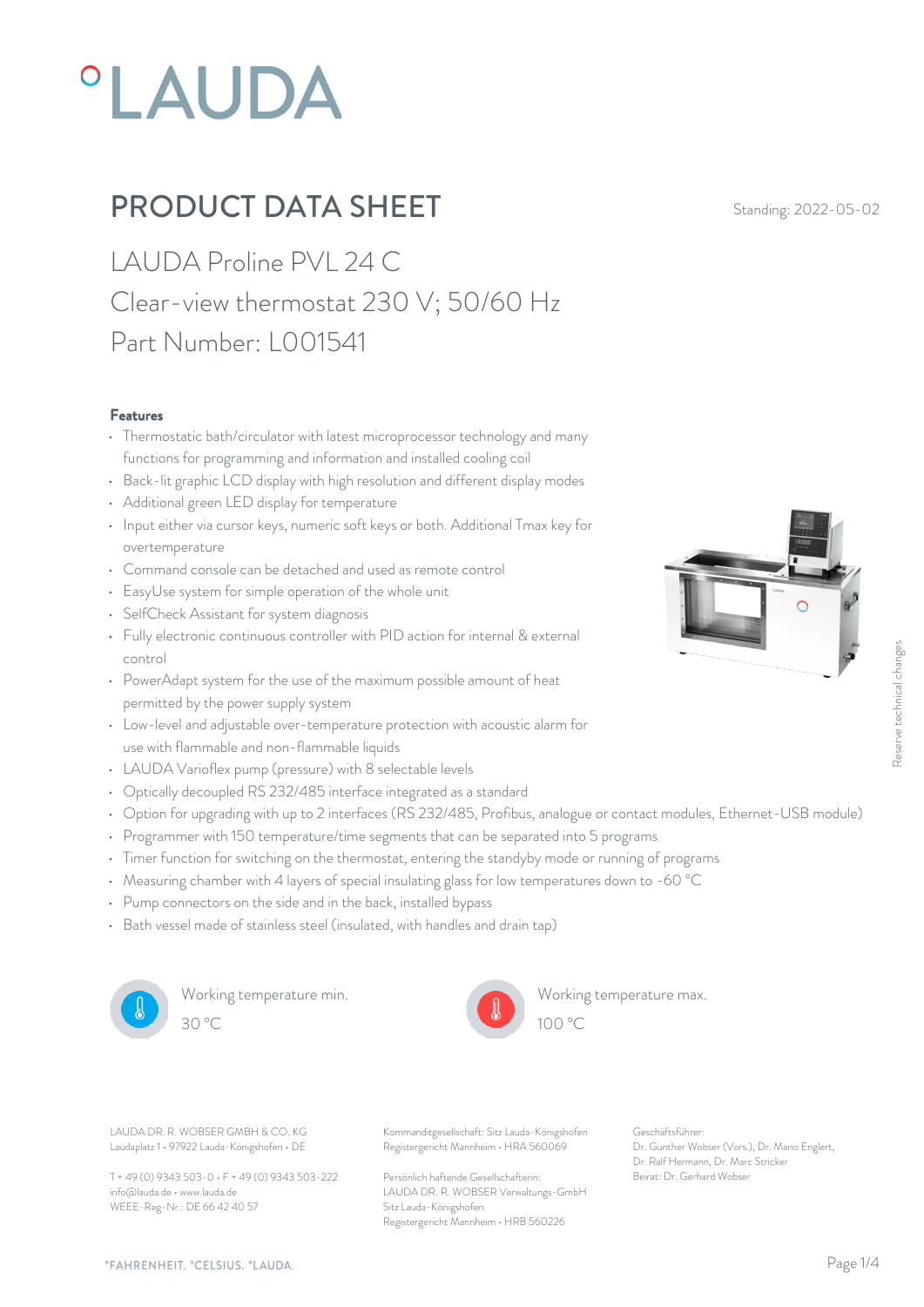## **°LAUDA**

## **PRODUCT DATA SHEET** Standing: 2022-05-02

LAUDA Proline PVL 24 C Clear-view thermostat 230 V; 50/60 Hz Part Number: L001541

#### Technical Features (according to DIN 12876)

| Working temperature range                                                                                                               | 30  100 °C                                                                             |                                                                                                           |                           |
|-----------------------------------------------------------------------------------------------------------------------------------------|----------------------------------------------------------------------------------------|-----------------------------------------------------------------------------------------------------------|---------------------------|
| Working temperature range with external cooling                                                                                         |                                                                                        | 20  100 °C                                                                                                |                           |
| Operating temperature range                                                                                                             | $-60100 °C$                                                                            |                                                                                                           |                           |
| Ambient temperature range                                                                                                               | 540 °C                                                                                 |                                                                                                           |                           |
| Temperature stability                                                                                                                   | $0.01 \pm K$                                                                           |                                                                                                           |                           |
| Heater power max.                                                                                                                       | 3.6 kW                                                                                 |                                                                                                           |                           |
| Current max.                                                                                                                            | 16 A                                                                                   |                                                                                                           |                           |
| Power consumption max.                                                                                                                  | 3.7 kW                                                                                 | 0.8 bar<br>25 L/min                                                                                       |                           |
| Pump Pressure max.                                                                                                                      |                                                                                        |                                                                                                           | Reserve technical changes |
| Pump flow rate pressure max.                                                                                                            |                                                                                        |                                                                                                           |                           |
| Bath volume min. / max.                                                                                                                 | 19.0 / 24.0 L                                                                          |                                                                                                           |                           |
| Size of bath $(W \times D \times H)$                                                                                                    |                                                                                        | 405 x 135 x 320 mm                                                                                        |                           |
| Overall dimensions (WxDxH)                                                                                                              |                                                                                        | 740 x 282 x 646 mm<br>46 kg<br>230 V; 50/60 Hz                                                            |                           |
| Weight                                                                                                                                  |                                                                                        |                                                                                                           |                           |
| Power supply                                                                                                                            |                                                                                        |                                                                                                           |                           |
| Power plug                                                                                                                              |                                                                                        | Power cord with angled plug (CEE7/7)                                                                      |                           |
| <b>Standard accessories</b><br>• 4 screw caps, 4 closing plugs<br>• 2 nipples 13 mm for pump connectors<br>• 2 nipples for cooling coil |                                                                                        |                                                                                                           |                           |
|                                                                                                                                         |                                                                                        |                                                                                                           |                           |
| LAUDA DR. R. WOBSER GMBH & CO. KG<br>Laudaplatz 1 · 97922 Lauda-Königshofen · DE                                                        | Kommanditgesellschaft: Sitz Lauda-Königshofen<br>Registergericht Mannheim · HRA 560069 | Geschäftsführer:<br>Dr. Gunther Wobser (Vors.), Dr. Mario Englert,<br>Dr. Ralf Hermann, Dr. Marc Stricker |                           |

#### Standard accessories

- 4 screw caps, 4 closing plugs
- 2 nipples 13 mm for pump connectors
- 2 nipples for cooling coil

T + 49 (0) 9343 503-0 • F + 49 (0) 9343 503-222 info@lauda.de • www.lauda.de WEEE-Reg-Nr.: DE 66 42 40 57

> Persönlich haftende Gesellschafterin: Beirat: Dr. Gerhard Wobse LAUDA DR. R. WOBSER Verwaltungs-GmbH Sitz Lauda-Königshofen Registergericht Mannheim • HRB 560226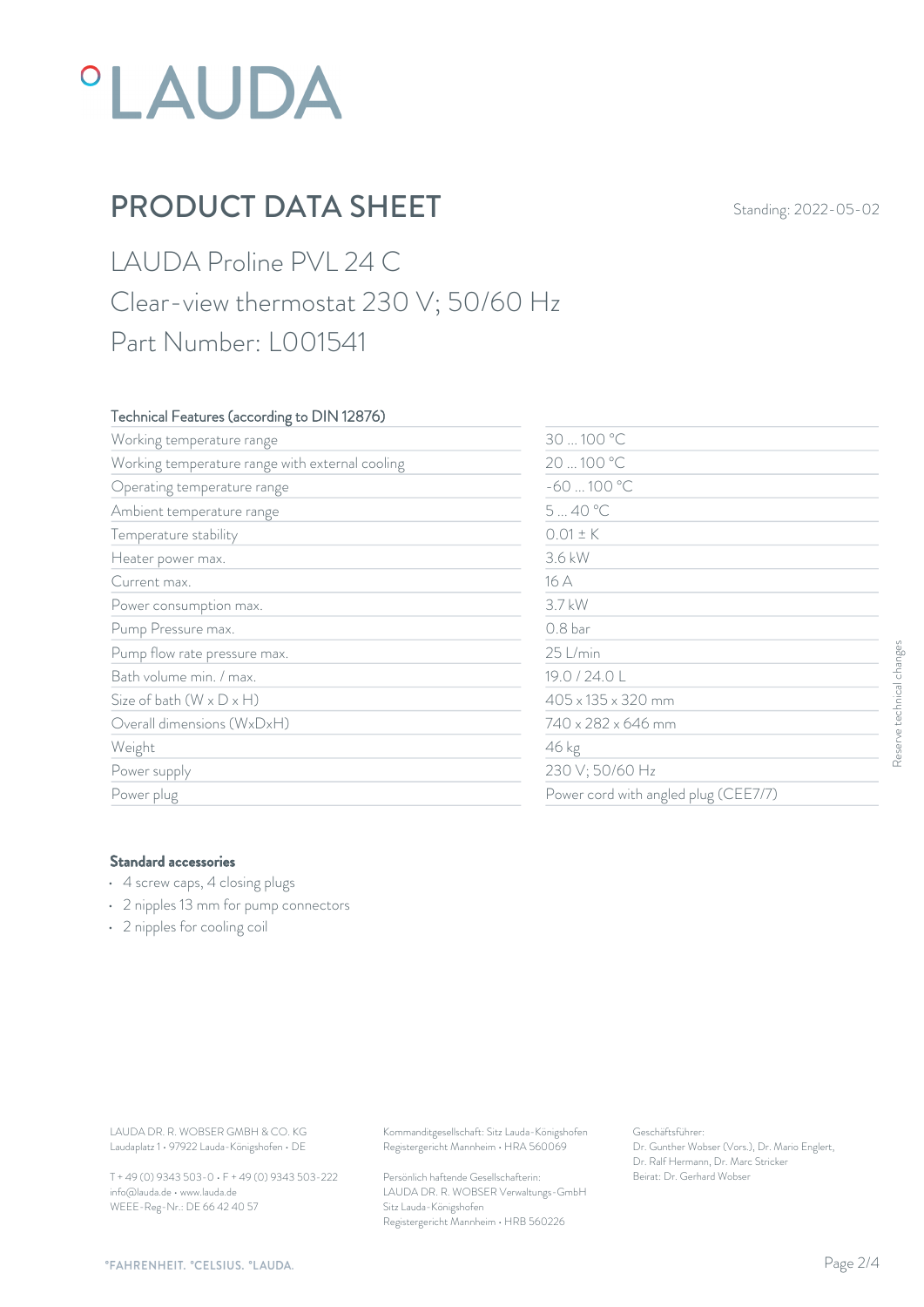

## **PRODUCT DATA SHEET** Standing: 2022-05-02

LAUDA Proline PVL 24 C

Clear-view thermostat 230 V; 50/60 Hz

Part Number: L001541



Laudaplatz 1 • 97922 Lauda-Königshofen • DE

T + 49 (0) 9343 503-0 • F + 49 (0) 9343 503-222 info@lauda.de • www.lauda.de WEEE-Reg-Nr.: DE 66 42 40 57

LAUDA DR. R. WOBSER GMBH & CO. KG Kommanditgesellschaft: Sitz Lauda-Königshofen Geschäftsführer: Registergericht Mannheim • HRA 560069

> Persönlich haftende Gesellschafterin: Beirat: Dr. Gerhard Wobse LAUDA DR. R. WOBSER Verwaltungs-GmbH Sitz Lauda-Königshofen Registergericht Mannheim • HRB 560226

Geschäftsführer: Dr. Gunther Wobser (Vors.), Dr. Mario Englert, Dr. Ralf Hermann, Dr. Marc Stricker